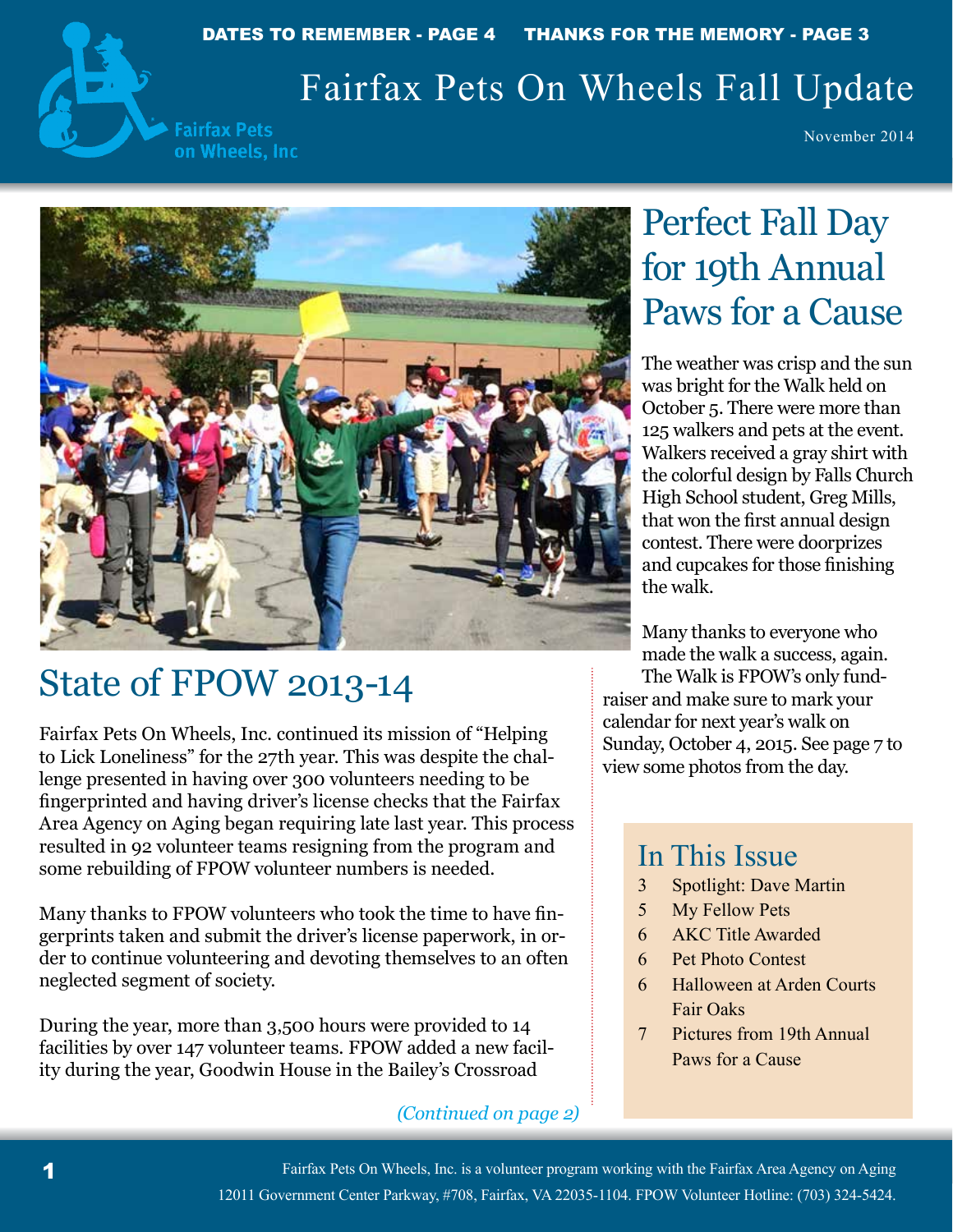area and lost one when Cameron Glen moved to Loudoun County in July. FPOW has continued visiting at three of the five adult day health care facilities whose volunteers are under the auspices of the Fairfax Area Agency on Aging. These visits are conducted during the day in a group setting for the senior clients. More than 57 new volunteer teams have joined the program during 2013-14.

FPOW's United Way application was accepted for inclusion in the United Way of the National Capital Area Campaign – remember to designate #8097 when pledging. FPOW was also in the Combined Federal Campaign (#51148). Fundraising through United Way and CFC is crucial to FPOW's bottom line and some of this giving has been effected by the sequester and lowered donations overall in giving to charities.

Speakers' Bureau members made presentations at numerous United Way fundraising events, to the Arlington Animal Rescue League, and a local Girl Scout troop. In addition, the Speakers' Bureau manned information booths at the Reston Pet Fiesta, Northern Virginia Jewish Community Center, and Venturing into Volunteering. We were featured in an article in the regional Connection newspapers' Senior Supplement. FPOW volunteers participated in filming a video for the Center for Pet Safety, which is working on testing safety restraints for dogs in their owners' cars.

FPOW's 18th Annual 3K Paws for a Cause dog walk was held in October 2013 and over \$4,000 was raised for the program. There were over 150 walkers and their pets despite the showery conditions on walk day. Plans are underway for the 19th annual walk on October 5, 2014. FPOW held a contest for the Walk t-shirt design which was won by a local high school art student.

FPOW expanded its AKC Therapy Dog Titling program in addition to the Therapy Dog Title (dog is eligible for this title after 100 hours of visiting as an FPOW volunteer). Newly added are Novice title (a dog is eligible after 20 hours of FPOW visiting), Advanced title (a dog is eligible after 200 hours of FPOW visiting), Excellent title (a dog is eligible af-

ter 400 hours of FPOW visiting), and Distinguished title (a dog is eligible after 800 hours of FPOW visiting). All dogs – purebred and mixed breed – are eligible to earn the Therapy Dog titles.

FPOW continues to work with Kris Higgins of GoodbyeFilms to create a video that will be shown to prospective volunteers at our monthly Orientation sessions. Two segments dealing with the temperament tests have been finished. Footage was shot at the annual picnic and volunteers were interviewed and it is hoped that the new video will be completed shortly.

In June, FPOW had its annual picnic at Frying Pan Park in Herndon. Many thanks to Kathi Baker, Director, Volunteer Appreciation, and her team of helpers for making the event so special. In addition to Kathi, Robin Burkett of PawPrints Photography took great photographs for our FPOW pet trading cards and pet portraits. King Creole Catering provided yummy food, and DJ Michael Galvin provided the music and master of ceremony services.

At the event, FPOW recognized 12 volunteers for giving between 50 and 74 hours to the program, four volunteers for giving between 75 and 99 hours to the program, and 11 volunteers for giving 100 or more hours to the program. Winners of the Latshaw Award for Excellence were FPOW Volunteers Liz Breyer and Laurie Stone, as well as, "FPOW DJ" Michael Galvin as a Corporate winner. The Shauna Award went to Lit'l Duke Patton, Terry Patton's Boston Terrier, who was awarded posthumously. Thanks to the Awards Committee – Pat Leader, Tracy Van Duston, and Joan Violante for selecting the winners from many deserving nominees. Thanks again to everyone who had a part in making this event special for the more than 100 human and pets volunteers who attended.

There are always so many people to thank for their devoted efforts that make FPOW successful. One group that deserves recognition is the staff of the FPOW office – Ruth Benker, Jill Davidson, Carla Graham, and Joan Violante – for their dedication to the many tasks and all the paperwork that make our program happen.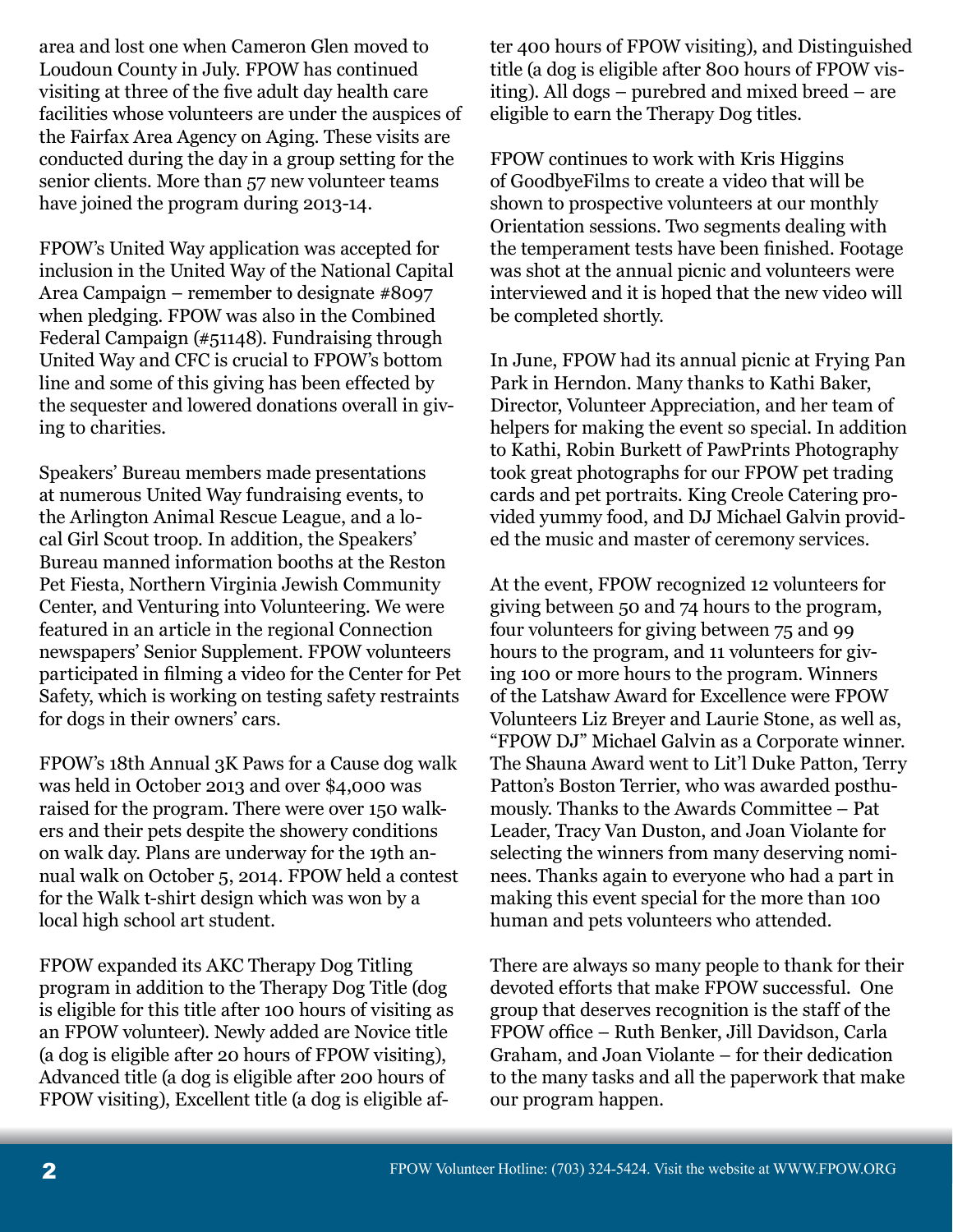# *Thanks for the Memory*

 In memory of Virginia Haley, beloved 105 year old Mother of Andra Krause and long time resident of Iliff Nursing Home. A special thanks to the nurses and staff of Iliff for always being there for their residents. From Janice Budney, Niagara Falls, NY.

 In memory of Max and Zoe, the much loved Pug dogs of Frank and Lanelle Kyle and family. Max and Zoe provided many years of companionship and unconditional love to their human family. The Kyles know that Max and Zoe are now at the Rainbow Bridge healthy, happy, and at peace. From Susie and Bob Duvall.

Visit www.fpow.org/tribute to make an online memorial or tribute donation.

The facility liaisons provide the critical link between FPOW and our facilities; each facility has its own set of challenges and circumstances that are unique in providing pet visitation to its residents. Our liaisons are always willing and able to do what it takes to offer our services to the residents and help our volunteers meet the challenges of visiting.

The Temperament Testing Committee members always have their hands full, making sure that every pet that becomes an FPOW volunteer has the ability to be an ambassador for our program. The testing team members have to be incredibly diplomatic when informing owners of potential pet volunteers that their pet is not compatible with visiting.

Also thanks to the 2013 – 2014 Board of Directors who helped me along as I continued in my role as President of the Board. The Board was always will-



ing to help with the many tasks involved in running a program with over 300 volunteers both two- and four-legged. They also completed the review of FPOW's Policy and Procedures making sure that the program runs smoothly and the review is often a bit tedious but the policies and procedures are current until the next review in four years. The Board was able to move FPOW forward and meet new challenges.

Thanks to the staff of the Fairfax Area Agency on Aging Volunteer Solutions and the Ombudsman Program. FPOW's partnership with the Agency has allowed volunteers to bring meaningful interactions with the residents of the 14 facilities and the Day Care Centers we serve.

Finally, thanks to you, our volunteers who make time in your busy lives to reach out to the residents.

You are not always aware of the good that you are doing by taking that time and visiting with your pet. Fairfax Pets On Wheels is truly a won-

derful way of sharing your pet's love with other people.

Madelynn Arnold September 30, 2014



Our Volunteer Spotlight is on Dave Martin who visits at Iliff Nursing Home in Vienna with his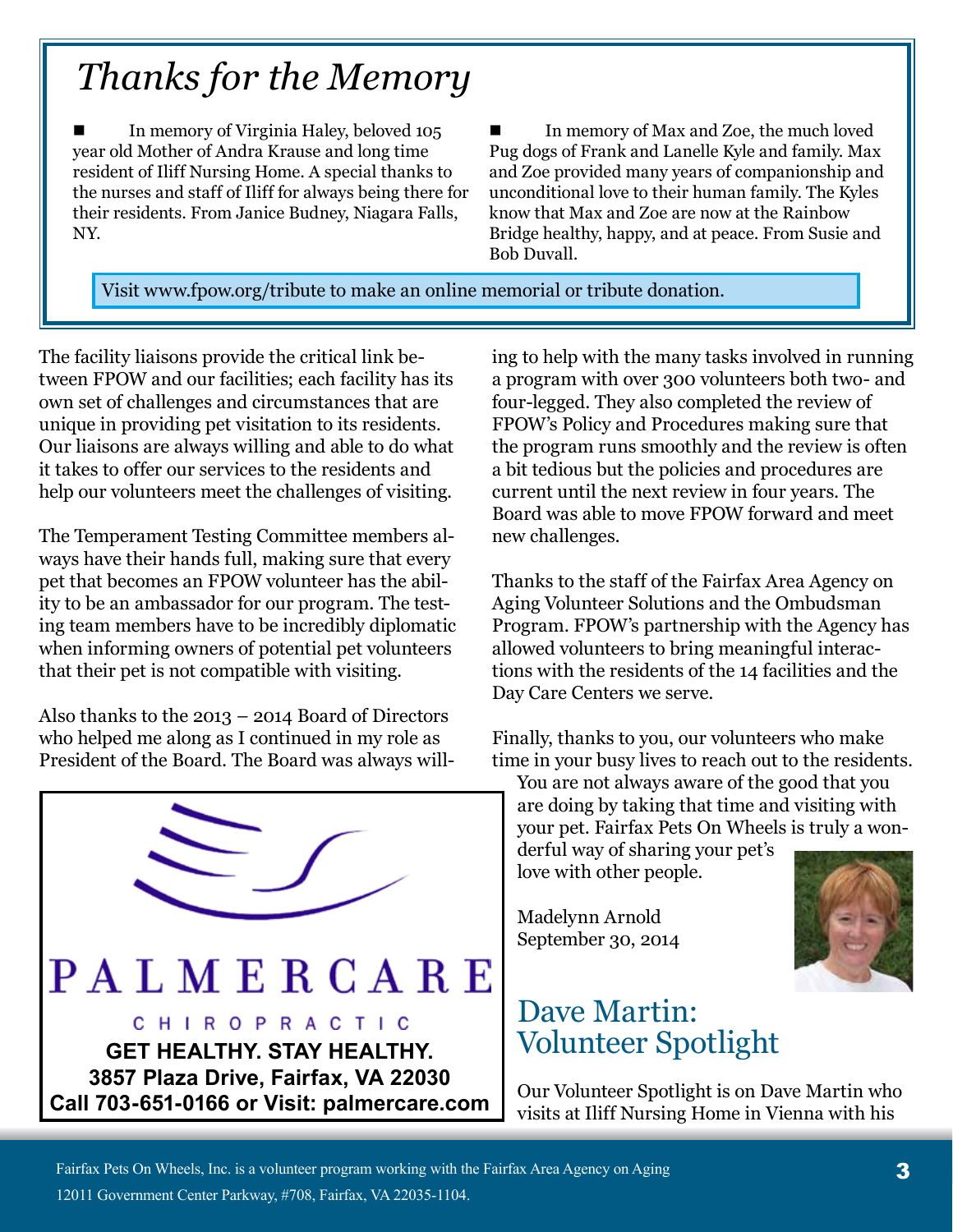## Dates to Remember

**Newsletter Deadlines: January 31, June 30 and October 31, 2015.**

**BOD Meeting: March 2, 2015 7:00 p.m. – Fairfax County Government Center – Pennino Building, 12011 Government Center Pkwy, Room 709, Fairfax, VA 22035**

Best Friend Forever, Bouvier de Flandres, Boo. Dave grew up in Cleveland, Ohio and attended Ohio State University and graduated with a law degree from the College of Law at OSU. He spent two years in New York City as a VISTA Volunteer before moving to Arlington. He recently retired from the National Labor Relations Board, after 43 years.

Growing up in Cleveland, Dave had a dog — a boxer named Dickie. His aunt actually operated a kennel where she raised dogs — including boxers — and he loved to visit her and play with all the many dogs. Dave has always loved dogs and wanted to have another dog but did not have enough time or enough room. When he moved to the Washington area in 1971, he settled in Arlington — first in an apartment and then a house with a very small yard. So, he held off getting a dog.

Dave had read an article about a Bouvier des Flandres and decided that if he ever lived somewhere with a nice large yard, he would get a Bouvier. So, after moving to Oakton in 2003 and getting a big yard, Dave and his wife, Willow, added Boo and Annie to the household. Boo is a 10-yearold who arrived on the scene as a puppy in early 2004. He is about 70 pounds and a beautiful dog. Boo rarely visits Iliff or anywhere else without someone saying "oh, what a beautiful dog." Dave and his wife have two Bouviers — Boo and Annie. Annie arrived at their home as a puppy in early 2006. Boo is an "ambassador of goodwill" who loves to make new friends. He is thus a perfect fit for FPOW. Annie is a stern guard dog — a bit too

stern to be a FPOW volunteer. So, Annie guards the house when Boo and Dave head off to visit Iliff.

Dave first heard about FPOW through an ad in the Fairfax edition of the *Washington Post*. Then a bit later, Boo was taking a "combo" dog class, a sort of refresher course for dogs, taught by Janice Morton. Another lady in the class was a FPOW volunteer, and she told Dave about her rewarding experiences with FPOW and she encouraged him to sign up with Boo. Boo and Dave have been involved in FPOW, visiting Iliff, for over five years. Dave believes that Boo is currently the dog who has been visiting Iliff for the longest period of time.

Dave enjoys FPOW because it offers him a chance to help others. Best of all, he gets to do it with Boo. With Boo along, it's easy to approach the seniors at Iliff and, on occasion, the children at Iliff in its pediatric unit. People are generally eager to meet Boo — find out what kind of dog he is and learn more about him. Often he encounters someone new who asks about Boo and who looks perplexed when he responds about his breed. But a light goes on when he says "Bouvier  $-$  spelled the same way as Jacqueline Bouvier Kennedy's maiden name."

Boo and Dave have made many special senior friends at Iliff, but the most memorable experiences have involved the children that reside in the fa-

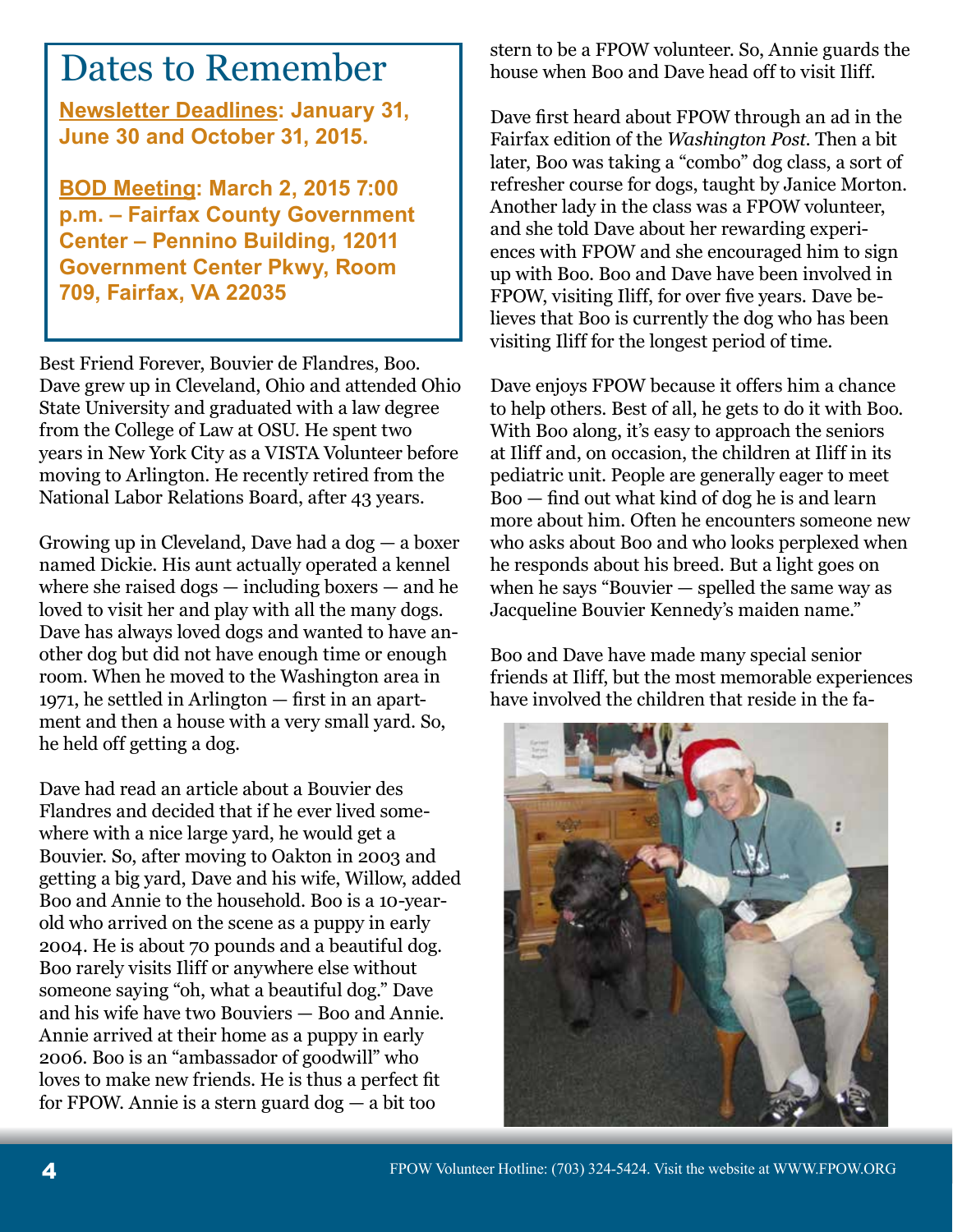cility for long-term pediatric care. Last year, as Boo and Dave were leaving the Halloween Party, a staff person asked them if they could stop and visit the children for a few minutes as they were playing in the play area just beyond the Iliff lobby. One little girl was sitting in a chair in the play area but she was not playing or communicating with the other children. The team walked up to her and Boo and the girl got into a staring match. Then, Boo gave the little girl a big lick on the side of her cheek. In response, the little girl started petting Boo gently — and the staff person was so pleased that she clapped her hands in appreciation.

When Dave puts a bandana on Boo - he knows he's going to work and he's eager to go. When the team arrives, he pulls to go in the front door of Iliff and see who might be in the lobby to greet him. Dave is motivated to go visit Iliff regularly because he knows how much Boo enjoys seeing his many fans at Iliff — and how much his fans enjoy seeing him. Boo knows that when his bandana goes on he is going to "work," the only place he wears his FPOW bandana is when he goes to visit at Iliff. Boo is a very good ballplayer, Dave usually brings a rubber ball when they visit. He entertains young and old alike at Iliff by showing his prowess at catching the ball — he rarely misses the ball.

Dave has now retired but Boo has not. As long as Boo is healthy enough, the team will continue to visit Iliff regularly. Before retirement they only had time to visit on weekends, but now they will be able to visit on weekdays. This will allow Boo to make even more new friends — especially among the children. Dave states, "FPOW provides a very valuable service to seniors - that is what it does well. FPOW adds a little joy to folks who need a little joy."

We are glad that it all worked out, a larger yard,

a favorite breed of dog, a welldeserved retirement, and a great volunteer team for FPOW!



Madelynn Arnold

## My Fellow Pets

I'd like to relate a recent experience I had with "Mr. Wheels" who takes me to visit all my friends at Commonwealth most Tuesday afternoons. How do I know it's Tuesday? Wheels does the gym on Tuesday mornings. When he returns I reluctantly permit him to have breakfast. I understand he needs to eat, but I've already eaten and am ready to go. If he takes too long I dance around the door, bark, do whatever I need to do to get him moving. I must see my friends !! FINALLY, we're off.

Well, on one visit, Wheels met a new resident, Mary, and her family. The family noted how much Mary loved dogs. In fact, Mary had been a dog groomer.

Well, when I met Mary and her family, they went bonkers over me. I'm an Old English Sheepdog and Mary's specialty was grooming Old English Sheepdogs! Mary gave Wheels advice on how to control the knots in my long coat, brush them out, keep my coat fluffy, and trim my nails and the hair balls in my feet. Finally, someone who understood how to groom a fine lady like me! And, even better, she checked how well Wheels was using her advice.

I returned the favor by putting my front paws on Mary's bed, giving her kisses and letting her give me the best pets I ever had. Wow! Her family petted me, stroked my coat, shook my paw and enjoyed me as well. I hated to say good-by.

On following visits, I insisted we first go visit Mary. You all know how it is when you have a special friend. But over time, Mary became sicker and sicker and our meetings became shorter. Bummer. But, they all always wanted to know when Wheels would bring me back.

Then one day, Mary was no longer in her room. I overheard one of the nurses telling Wheels, Mary had died and the family wanted to let us know. They told Wheels where and when funeral would be. I figured Mary and her family thought I was special to them.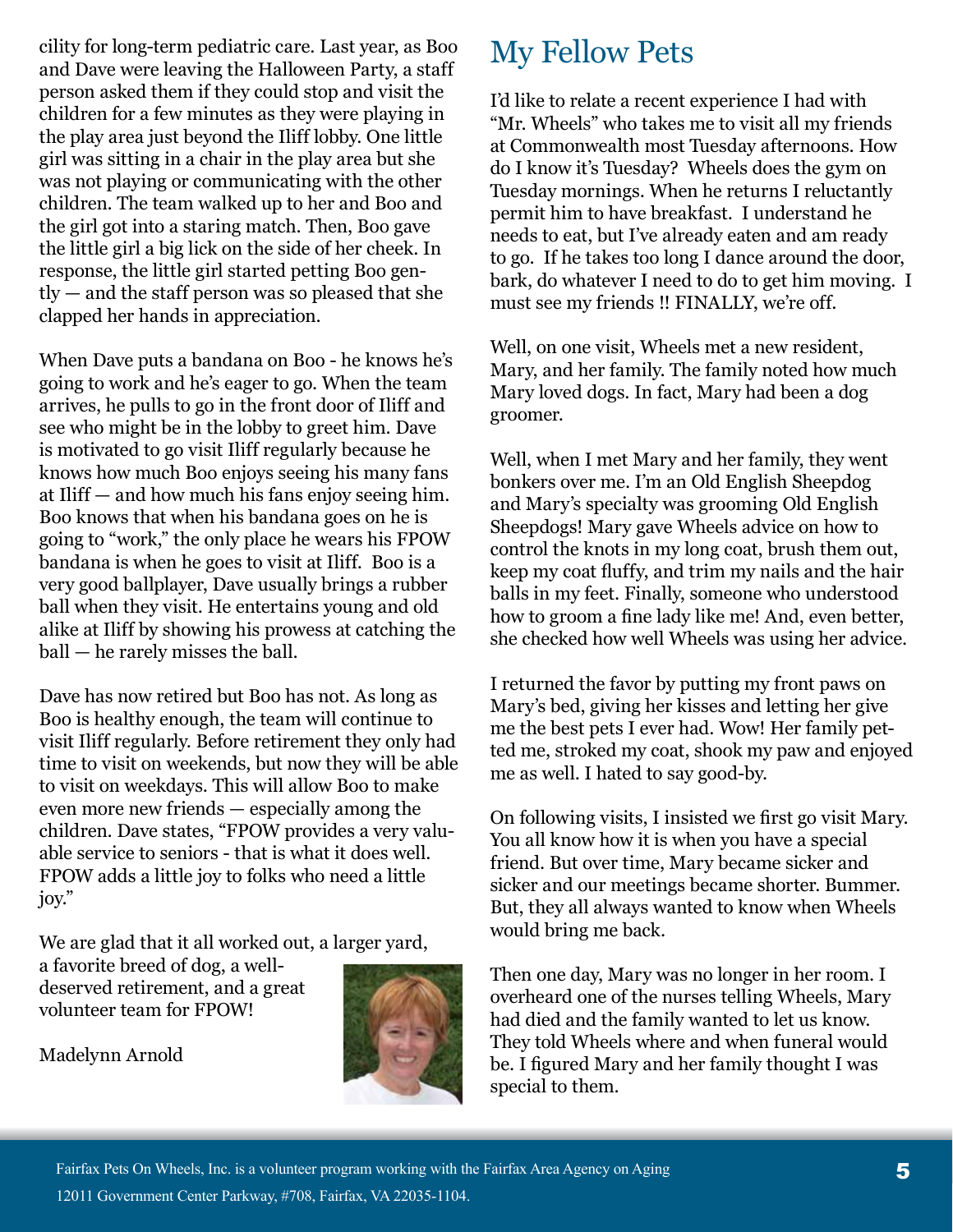Well, the funeral day came. Wheels, was his normal oblivious self! Again, you know how your wheels are. Sigh. I insisted Wheels take me to see my friend one last time. When we arrived, we got a lot of strange looks. But, Wheels explained why we were here. The family and all of Mary's friends were just overcome by me being there. I couldn't figure it out. She was a dear friend (only exceeded by my Wheels family). Isn't that what we're supposed to do? We dutifully, took a back pew seat.

When the service was over and the sanctuary was emptied , we went up to Mary's casket, I sat and I said my last goodbyes to Mary. It broke me up (and I understand, Wheels, Mary's family, and the other folks as well).

Afterward, the family and friends, petted me, shook my paw and thanked me for being there. It meant a lot to them.

So my fellow Pets (even cats, grrr), we are the reason FPOW exists. Residents depend on us. We bring joy and happiness to folks who can't wait to see us again.



Let's keep up our good work. We are special. Even if we have to tolerate the wheels.

Mia Amica Doehring

### AKC Awards Title

FPOW is pleased to announce that Abby, Kathi Baker's sheltie, has received the AKC Therapy Dog Distinguished title in September 2014.

### 9th Annual Pet Photo Contest – Happiness Is …

Please participate in our photo contest by submitting your favorite pet photo which captures the theme, "Happiness Is …"

See if you can be one of our eight winners; first through fourth place plus four honorable mentions. Before January 1, 2015, send your digital pet photos to: fpowphotocontest@cox.net. No professional photography. Enter as many different photos as you like but please send each entry in a separate email.

To be considered, your entry MUST include: 1. Your name, 2. Your pet's name, 3. Facility where you volunteer, 4.Phone number. Feel free to provide an optional caption for your pic.

Winners will be announced at the March 2015 board meeting and showcased on www.fpow.org.

### Halloween at Arden Courts

On October 29th the residents of Arden Courts Fair Oaks enjoyed a group visit featuring the Halloween costumes on the dogs from FPOW.

Also attending were Cinnamon the poodle as a Xmas present with Diane Devick, and Train the dachshund as a hotdog with Jennifer Campbell.



*Tamar the purple Cheetah and Brie the Princess with Su Hatcher, Jared the pumpkin with Linda Koczera, and Mo the pumpkin with Mary Kurtenbach. Brie's mom Nina Miller took the picture.*

Fairfax Pets On Wheels, Inc. is a volunteer program working with the Fairfax Area Agency on Aging 12011 Government Center Parkway, #708, Fairfax, VA 22035-1104.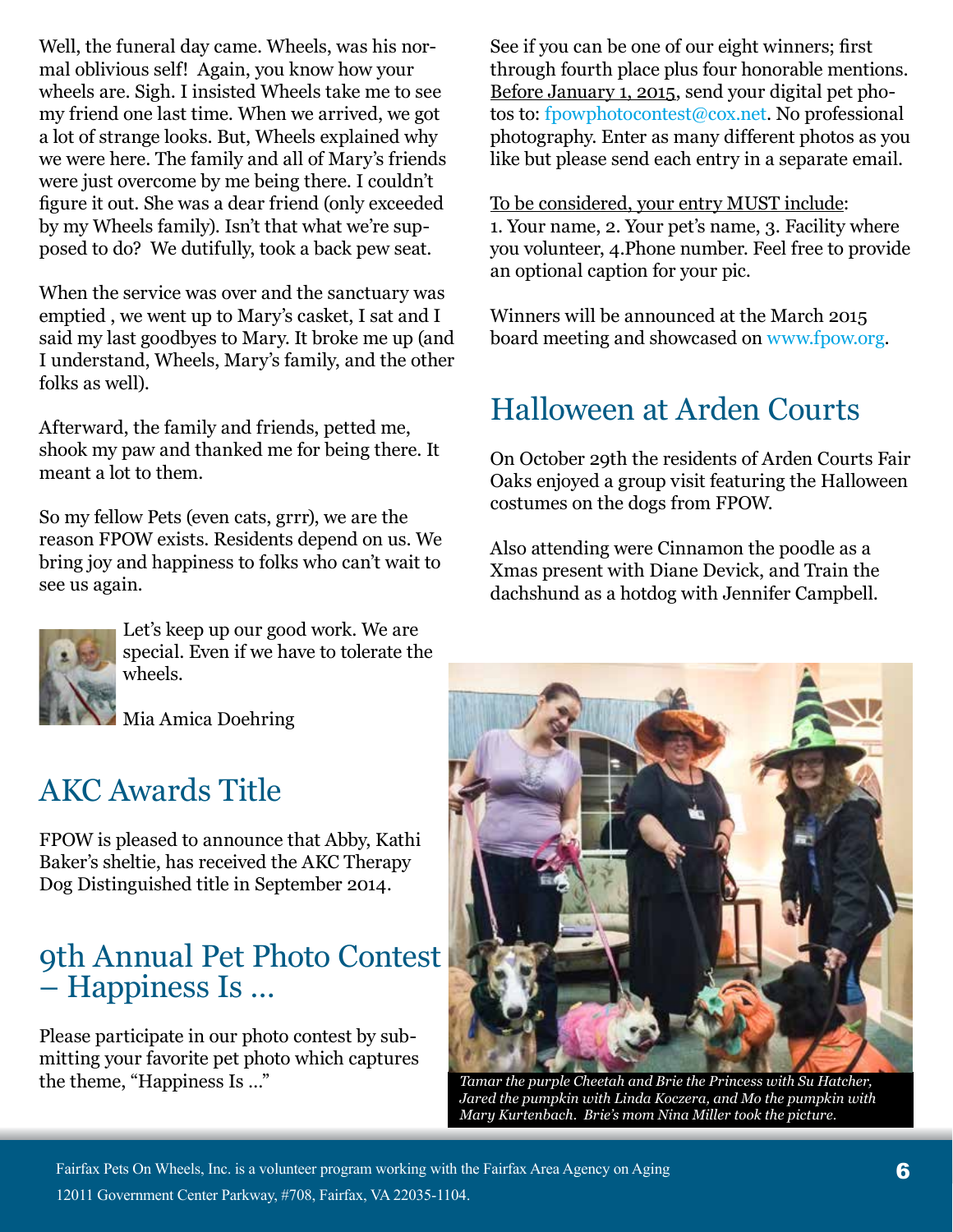#### big thank you to Deb and Roger Clark, er's Pet Supermarket for providing<br>location and other much needed s 20 leber **SU** pport **Cause for the past 19 years! ffor**  $\overline{a}$

Fairfax - 703-385-3766 11021 Lee Highway, Fairfax, VA 22030

ural (bäng?#1332)

firmi Saver 24 - 12

Herndon - 703-476-3536 2599 John Milton Drive, Herndon, VA 20171

Chantilly - 703-631-2738 14508-G Lee Road, Chantilly, VA 20151

Your Dog's Best Friend - McLean - 703-356-7437 1323 Chain Bridge Road, McLean, VA 22101

### To view all 2014 walk pictures, visit www.fpow.org/events



Fairfax Pets On Wheels, Inc. is a volunteer program working with the Fairfax Area Agency on Aging 12011 Government Center Parkway, #708, Fairfax, VA 22035-1104.